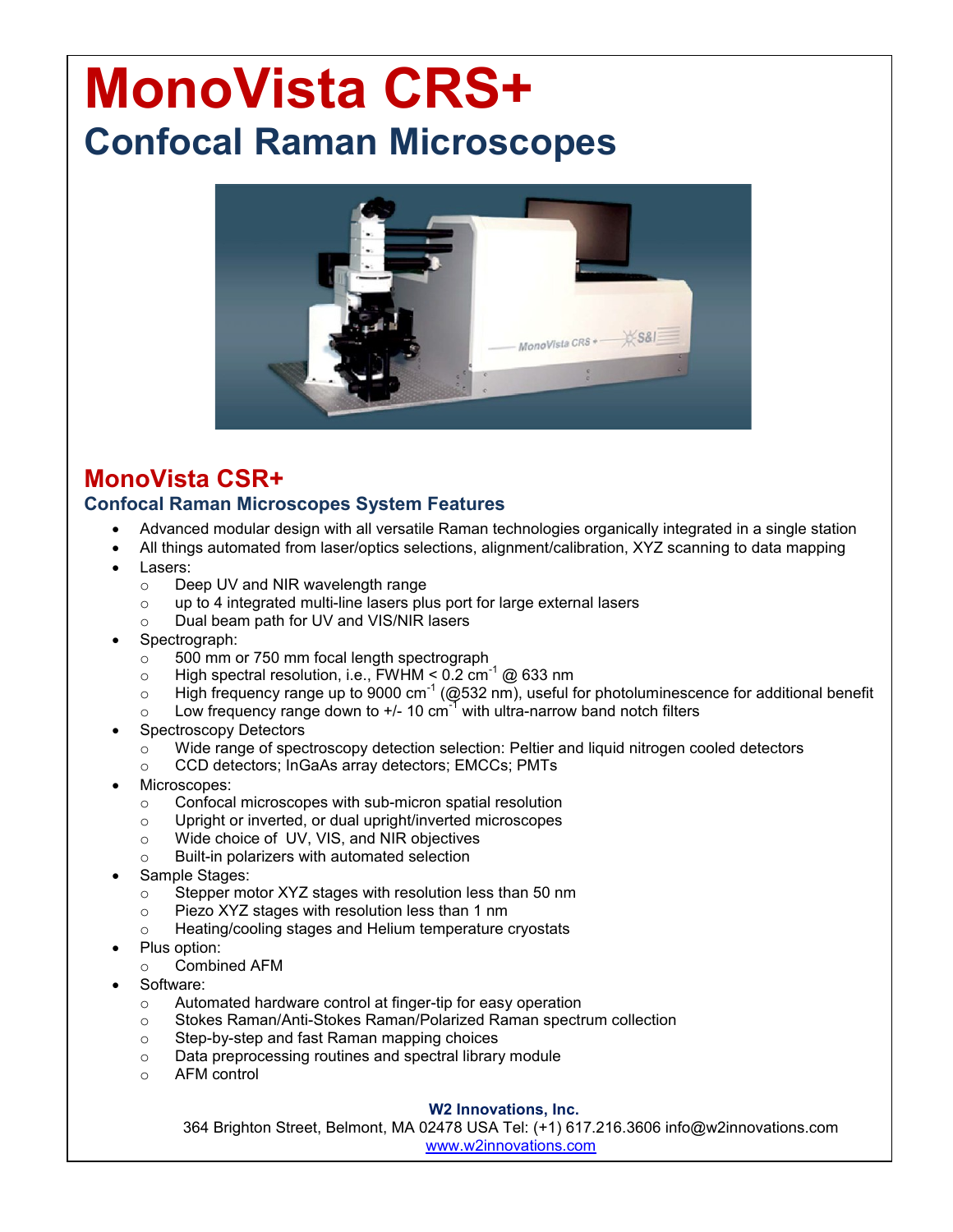# **MonoVista CSR+ Confocal Raman Microscopes**

### **Lasers and Filters**

- Choices of deep UV to NIR lasers
- Up to 4 integrated multi-line lasers
- Additional port for external lasers
- Separated beam path for UV and VIS/NIR lasers
- Motorized laser selection
- Auto alignment and calibration
- Edge filters from UV to NIR
- Ultra-narrow band notch filters for 488, 514, 532, 633, 785, and 1064 nm lasers



### **Exceptional Resolution shown CCL<sup>4</sup> Spectrum Imaging corrected Spectrographs**



- Long 500 or 750 nm focal length for high resolution
- Image corrected optics with superior imaging quality for high resolution and multi-track applications
- Dual entrance and dual exit ports
- Interchangeable 3 Grating Turrets with 3 gratings
- Motorized slits with 0 3 mm width
- Optional silver or gold coated mirrors
- Choice of more than 100 gratings available for the optimal spectral range, throughput, and dispersion
- Stepping motor scanning system with microprocessor control providing superior precision and repeatability of wavelength positioning

### **Spectroscopy Detectors**

- Deep Peltier cooled detectors (down to -75  $^{\circ}$ C)
- Liquid nitrogen cooled detectors
- InGaAs array detectors
- EMCCDs for fastest Raman mapping
- Back illuminated eXcelon CCD detectors with lowest etaloning
- Photon Counting PMT systems

### **Quantum Efficiency Curves of Different CCD Detectors**



**W2 Innovations, Inc.** 364 Brighton Street, Belmont, MA 02478 USA Tel: (+1) 617.216.3606 info@w2innovations.com www.w2innovations.com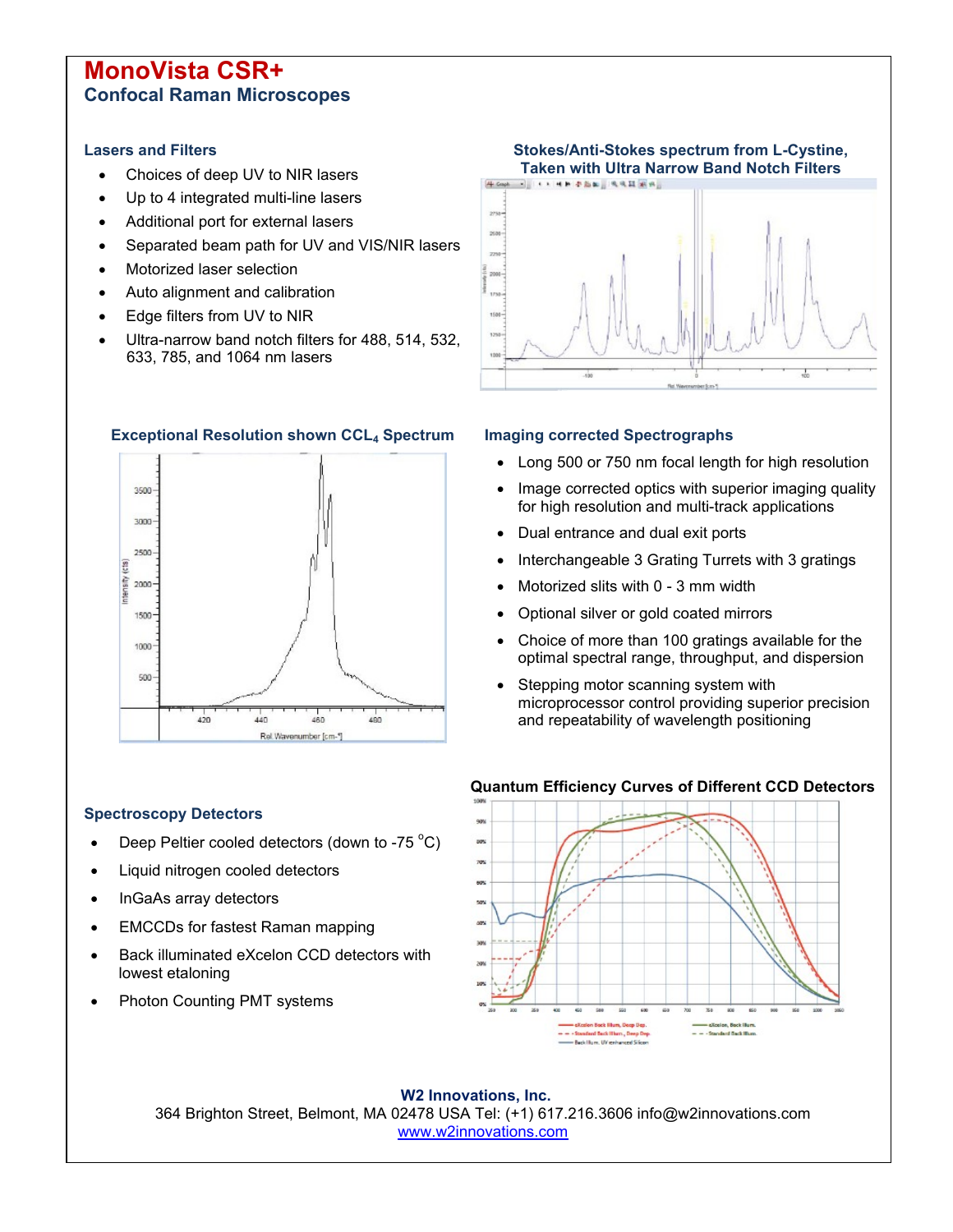# **MonoVista CSR+ Confocal Raman Microscopes**

### **Microscope Features**

- Upright Olympus microscopes BX51WI
- Inverted Olympus microscopes IX71
- Dual (both upright and inverted) microscope
- Wide range of UV, VIS, and NIR objectives
- Long working distance objectives
- Motorized XYZ stages with resolution <50 nm
- Piezo XYZ stages with resolution <1 nm
- $\bullet$  Heating stages up to 1500 °C
- $\bullet$  Heating/cooling stages from -196 to 600 °C
- Helium temperature cryostats
- Combined Raman and AFM with Nanoics and JPK Instruments AFM systems
- Laser safety Class I option









Microscope Image Microscope Image AFM Image of Carbon Nanotube AFM plus Raman Image



### **Software Features**

- Spectrograph setup
- Auto alignment for laser input and Raman signal
- Wavelength and intensity calibration
- Temperature control for heating, cooling stages and cryostats
- Raman mapping with auto focus
- Step-by-step and fast Raman mapping
- Various post-processing routines
- Fluorescence and background subtraction
- Spectral library module
- Choices of data import and export formats